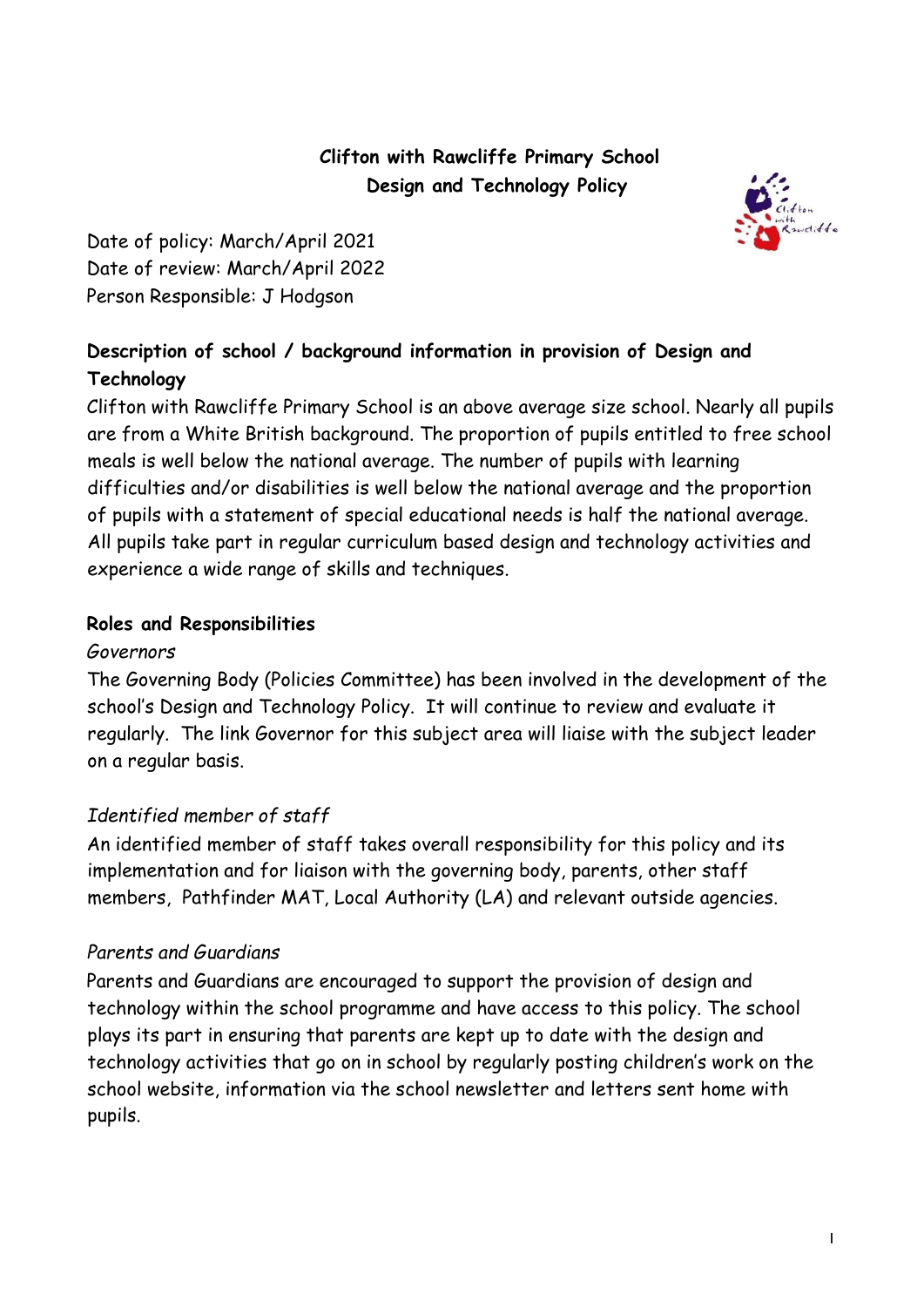# *Pupils*

Pupils have an entitlement to design and technology.

# *Staff*

All staff, both teaching and non-teaching, should be aware of the policy and how it relates to them. Any staff involved in design and technology activities should have opportunities for relevant training.

Senior Leadership Team (SLT) and the Design and Technology Subject Leader will also ensure regular in-school training through lesson support and Whole School Improvement Sessions.

# *Adults Other Than Teachers (AOTT)*

The school actively seeks to include AOTTs to assist and supplement the design and technology provision, both in the curriculum and after-school. These are overseen and timetabled by the Phase Leaders to ensure quality and suitability. DBS information is collected, where appropriate, and stored in the school office.

### **Aims and objectives of the policy**

- To ensure all pupils have equal opportunities to take part in design and technology activities across each phase.
- To encourage children to design imaginatively, plan, make and evaluate their own work.
- To provide children with the opportunity to develop and build on their skills as they move through the year groups.
- To teach children to critically evaluate their own and others' final product using constructive criticism.
- To encourage children to understand and apply the principles of nutrition and healthy eating and to learn how to cook.
- To communicate to children the importance of health and hygiene.
- To teach children how to use a range of equipment, select appropriate tools and techniques, whilst following all safety procedures.
- To use a range of teaching techniques to allow children to work individually, in pairs and as a larger group.

### **Teaching programme and strategies**

Sympathetic and varied teaching approaches and specific learning objectives provide stimulating, enjoyable, satisfying and appropriately challenging learning experiences for all pupils. This provides the opportunity for children to be intrinsically motivated to learn, show resilience in new situations or challenges, be reflective learners, be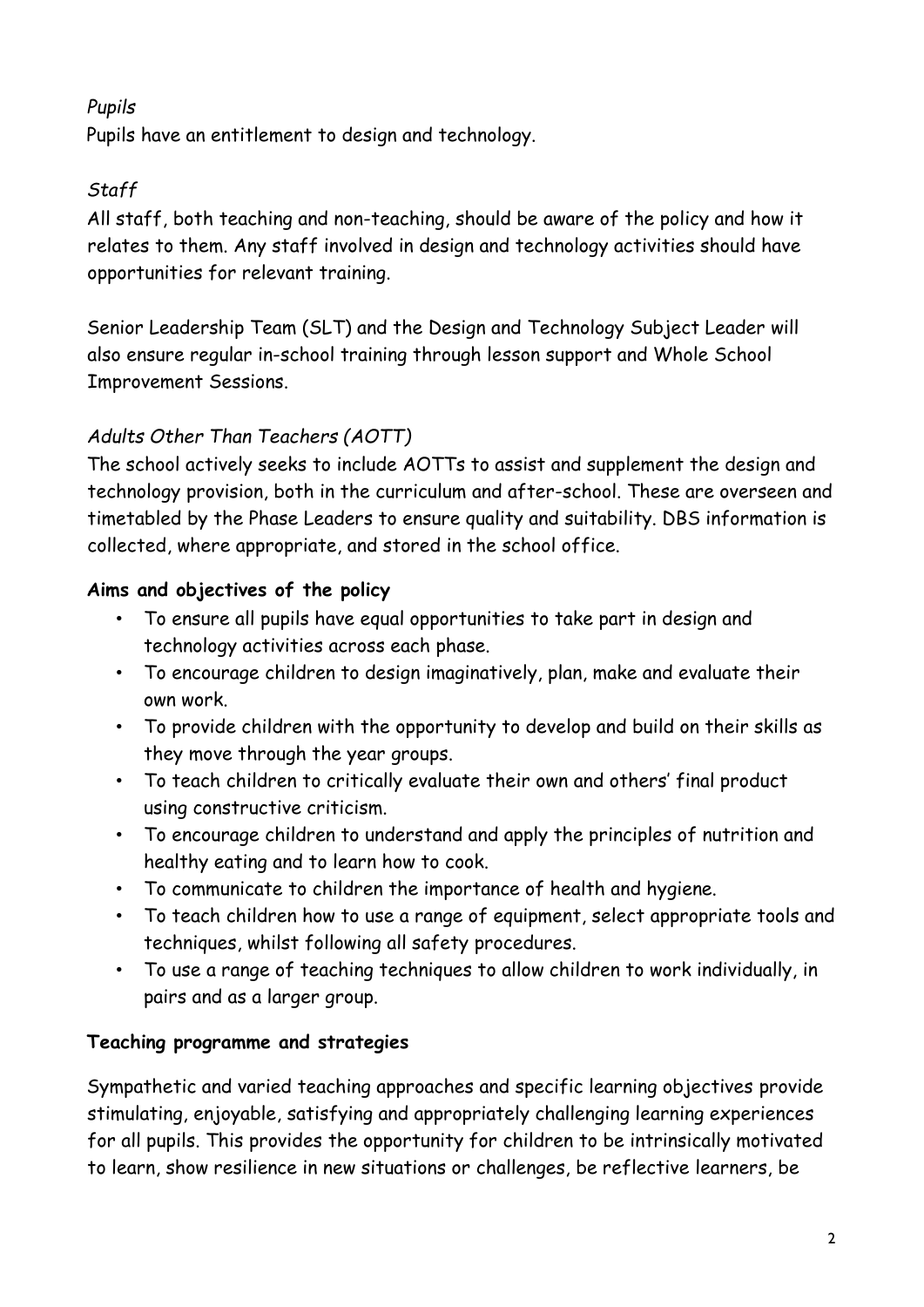inquisitive and have a deep desire to learn more. We encourage them to make links and use knowledge in different contexts so they are able to show consistency in skills and outcomes, solve problems in different ways and ask questions to develop understanding.

Through the selection of suitably differentiated and well-developed tasks, it is intended that pupils, irrespective of their ability, will enjoy success and be motivated to further develop their individual potential, knowledge, values, behaviours and skills to become effective learners in design and technology.

In addition to working independently, the teaching of design and technology offers opportunities to support the social development of children and the development of their moral characters. Groupings allow children to work together and give them the chance to discuss their ideas and feeling about their own work and the work of others and work together and learn from each other collaboratively. The children learn to respect and work with each other and with adults, thus developing a better understanding of themselves.

Throughout Early Years, design and technology is a continuous process throughout the year, whether done individually with activities such as junk modelling and woodwork, or as part of a group using small world and large construction. Children are given the opportunities to create finished pieces of work which they are able to evaluate and improve.

At Key Stages One and Two the National Curriculum for design and technology is the basis of the Design and Technology curriculum. Teachers often incorporate it into the study of a theme, thus ensuring that the topic has relevance and purpose. Throughout a topic children are encouraged to design, make and evaluate all their work in order to encourage progression through the school.

Design and technology has considerable potential to contribute to many areas of learning. It is considered important that design and technology is integrated into different subject areas for the development of skills.

#### **Curriculum planning**

#### *Long term planning*

A scheme of work has been created based on the National Curriculum for Design and Technology, which details what is to be taught over the Key Stages and provides the topic basis for planning Design and technology activities over a two-year cycle. This is undertaken by the Design and technology Subject Leader. It is monitored regularly and evaluated annually.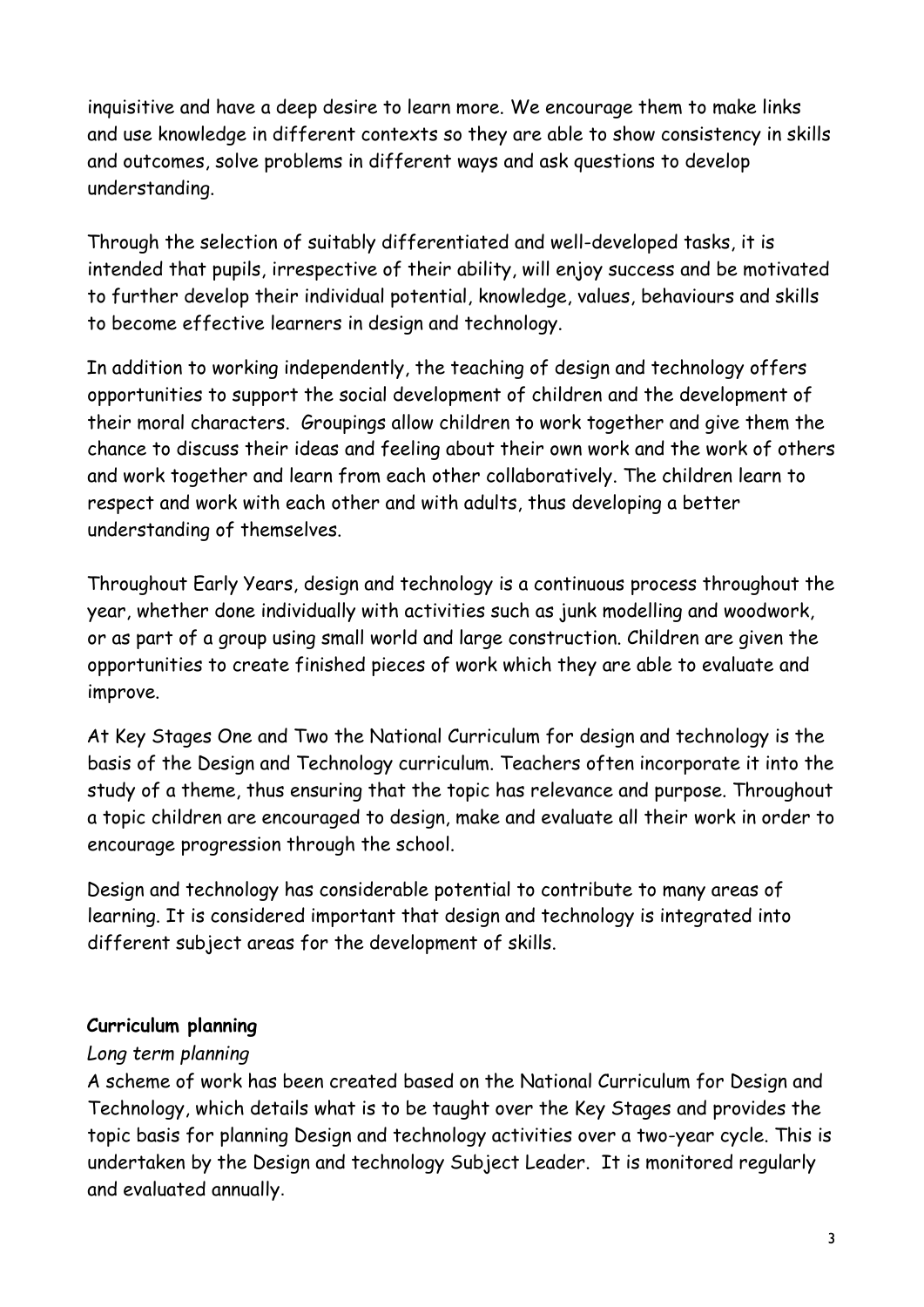#### *Medium term planning*

This takes the long term plan and organises the teaching of Design and Technology into termly or half-termly sections. The planning is more detailed and the objectives are more specific in nature. This planning is developed by the class teachers, who respond to the needs of their pupils. It also ensures a balanced distribution of work across each term.

#### *Short term planning*

Short term planning details the activities that take place. Lessons are planned in detail and specific class objectives are set, in accordance with the needs of the pupils. Individual learning goals might also be set for pupils in some lessons.

Teachers collaborate on the planning of design and technology to ensure parity in provision and to share expertise.

#### **Health and Safety**

In their planning of activities, teachers will anticipate likely safety issues. They will also explain the reasons for safety measures and discuss any implications with the children. Children are always encouraged to consider safety for themselves, others, the environment and the resources they use, when participating in design and technology activities.

#### **Monitoring and Assessment**

The Design and Technology curriculum is monitored on a regular basis by the Subject Leader, who examines pupils' work, monitors classroom practice and planning and ensures parity of entitlement for all pupils across the school.

The Subject Leader identifies the training needs of the staff and plans the training programmes. She also attends training for design and technology Subject Leaders run by the local authority and other providers.

We assess children's work in design and technology using objectives from the National Curriculum and the school's scheme of work.

More important to the school, however, are the formative assessments, which are continuous and on-going, and identify the needs of the individual pupils. These form part of the design and technology activities and are used to determine the pupil's future developmental areas.